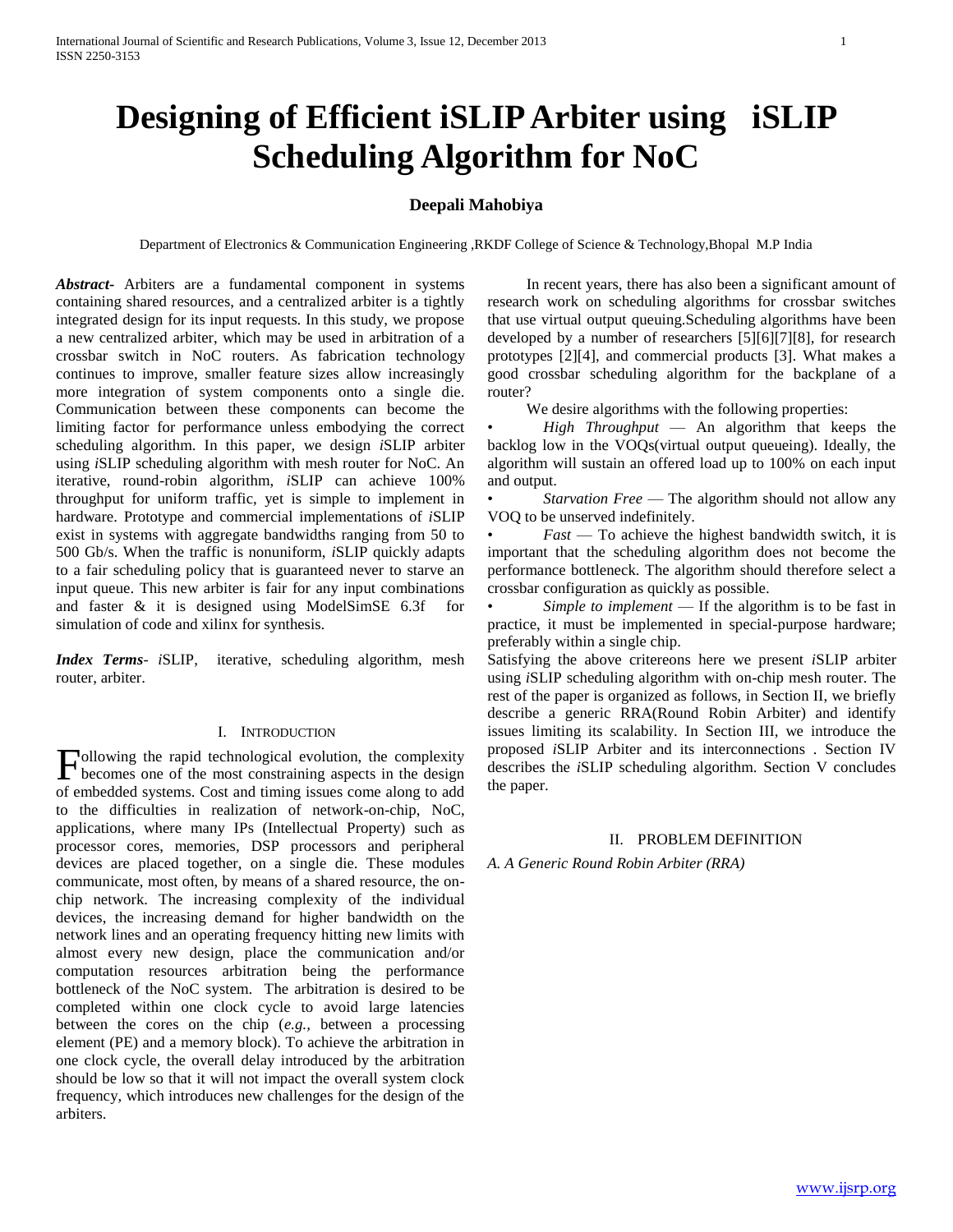

**Figure 1: Generic Round Robin Arbiter architecture.**

 Given a set of requests from a set of inputs for a resource,the task of an RRA is to grant requests one input at a time in a fairly manner. A generic RRA consists of two main subblocks as shown in Figure 1: (1) Input Selector, and (2) Pointer Updater. The *Request* input port represents the *N* inputs with up to a total of *N* requests, and *Grant* output port represents the granted input with  $E = \log(2(N))$  bits. To achieve fairness among inputs, the RRA keeps an *E*-bit pointer (RPT) to the next possible input that would be granted in the next requestgrant cycle. The operation of the RRA is as follows. At the beginning of every clock cycle, each input with a request sets the corresponding bit in the Request to high. Input Selector decides the input that would be granted next, based on the Request and the current value of RPT. If there is a request from the input pointed by RPT (*i.e.,* Request [*RPT*] = *high*), this input will be granted by setting the Grant output value to the index of this input, *g*. If there is no request from the input pointed by RPT, but there are other requests, the Input Selector grants the first input with a request following the pointer in a circular manner (*i.e.,* if there is any request from inputs  $i > RPT$ , the smallest indexed input,  $g > RPT$  with a request will be granted. If there are no requests from inputs  $i > RPT$ , but there are requests from inputs,  $i < RPT$ , the smallest indexed input,  $g \not\equiv RPT$  with a request, will be granted.). At the end of the clock cycle, the Pointer Updater sets the pointer value to the input next to the granted input in a circular manner (*i.e.*,  $RPT = (g + 1) \text{ mod } N$ ). If there is no request from any inputs, the *RPT* will not change. An optional no request (*NoReq*) output port can be added to the generic RRA, which will be high when no input has a request.

## *B. Limitations on the Scalability of RRA*

 The most time-consuming operation of the generic RRA is the granting of the requests by the Input selector, which also dominates the critical path delay. The complexity of the Input Selector are due to two main issues: (1) *The issue of changing priority*:The priority of the inputs changes as inputs are granted and the RPT value changes. This requires the Input Selector circuit to consider all possible priority settings. (2) *The issue of circular priority order*: The priority order is circular, which makes the priority processing even harder. This leads to two

separate conditions for the grant decisions: Grant decisions for requests at or below the Request [*RPT*] and grant decisions for requests above Request [*RPT*]. Any grant produced by the former decision has a higher priority over any grant produced by the latter decision. This two parted decision deepens the critical path. These two issues are even more pronounced as the RRA size gets larger (*i.e.,* an RRA with more inputs). Also RRA has its throughput near about 63% .

#### III. THE ISLIP ARBITER & ITS INTERCONNECTIONS

 In this study, we propose a new centralized arbiter, which may be used in arbitration of a crossbar switch in NoC routers.The *i*SLIP arbiter is similar to Round-Robin arbiter, but with one change that here we keep a track of the requesting node and the grant given to the nodes previously, so that no node needs to wait for long time to get a grant. Maximum waiting period would be 1 clock cycle. *i*SLIP arbiter would keep a variable to check if this particular node has been assigned the grant signal. Each node gets the grant signal for one clock cycle, via which the node can transfer data in wireless or wired networks to other nodes.Figure. 2 shows the block diagram of an  $n \times n$  switch and a crossbar switch fabric implemented with many transmission gates as switches between input ports and output ports. Each input port contains *n* virtual output queues (VOQs) to avoid head-of-line blocking. The task of the arbiter is to decide a set of contention-free connection between input and output ports by turningON/OFF those transmission gates. In general, the goal of a switch arbiter in a packet switch is to provide control signals to the crossbar switch fabric as shown in Figure. 2.



**Figure 2:** An  $n \times n$  switch: block diagram, crossbar switch **fabric and its switch arbiters.**

## **Algorithm to configure the crossbar :**

• Centralized scheduler serving the N2 VOQs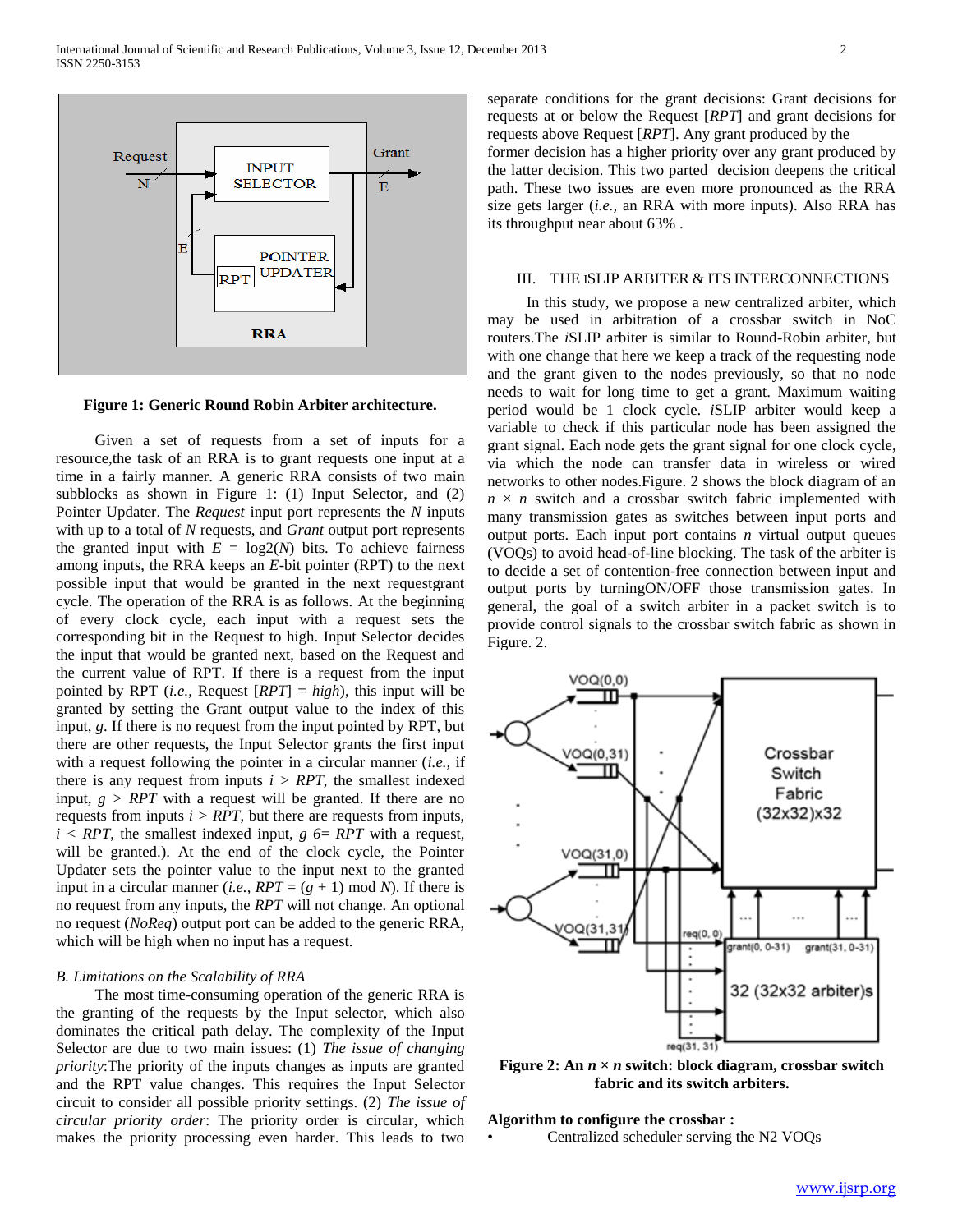- Content of the VOQs examined at beginning of each cell time. • Based on *i*SLIP arbitration
- arbiters schedule cells at each output and at each input.

– Input makes request to every output for which it has a queued cell.

- Output grants request that appears next in schedule.
- Input accepts grant that appears next in schedule.

– When arbitration is completed, matching between input and output has been found.

 Figure. 3.[1] shows an example baseline implementation of the *i*SLIP algorithm. This implementation requires an NxN bit memory to contain the states of the input queues (N inputs x N output queues per input), N Grant Arbiters, N Accept Arbiters, and decision register to send control information to the datapath. The Grant and Accept Arbiters each consist of programmable priority encoders and a state pointer to record which input should have the highest priority on the next arbitration cycle. The N-bit feedback signal from the Decision registers to the Grant arbiters is an enable vector, which enables arbitration only for unmatched ports on each successive iterations.



# **Figure 3:[1] 2N arbiters (N input and N output) interconnected to construct an** *i***SLIP scheduler for an NxN switch Decision register configures the crossbar**

 The arbiter is responsible for configuring the input\_blocks and the crossbar muxes to maximize utilization of the crossbar for each transmit cycle. Each data block indicates which destinations it has pending packets for, and the scheduler arbitrates to match inputs to destinations using the *i*SLIP scheduling algorithm.The crossbar interconnect uses a simple mux-based crossbar to enable a completely synthesized design. Once the scheduler configures the mux selects and data block destinations, the input\_blocks simply pump the data through the interconnect to the output\_blocks over multiple cycles. Once the output block receives the full packet, it transmits the packet to the connected output device. *i*SLIP is good for high speed as its input buffers are separated. For each input and output there is a Separate scheduler & each works independently.

# IV. THE ISLIP SCHEDULING ALGORITHM

# *A. iSLIP ALGORITHM*

 The *i*SLIP algorithm is designed to meet our goals. *i*SLIP is an iterative algorithm — during each time slot, multiple iterations are performed to select a crossbar configuration, matching inputs to outputs. The *i*SLIP algorithm uses rotating priority ("round-robin") arbitration to schedule each active input and output in turn. The main characteristic of *i*SLIP is its simplicity; it is readily implemented in hardware and can operate at high speed. A prototype version of *i*SLIP is currently being implemented that makes a new scheduling decision every 40ns[10]. *i*SLIP attempts to quickly converge on a conflict-free match in multiple iterations, where each iteration consists of three steps. All inputs and outputs are initially unmatched and only those inputs and outputs not matched at the end of one iteration are eligible for matching in the next. The algorithm for *i*SLIP, taken from [1]. The steps of each iteration are:

 **Step 1.** *Request*. Each input sends a request to every output for which it has a queued cell.

 **Step 2.** *Grant*. If an output receives any requests, it chooses the one that appears next in a fixed, round-robin schedule starting from the highest priority element. The output notifies each input whether or not its request was granted.

 **Step 3.** *Accept*. If an input receives a grant, it accepts the one that appears next in a fixed, round-robin schedule starting from the highest priority element. The pointer to the highest priority element of the round-robin schedule is incremented (modulo *N*) to one location beyond the accepted output. The pointer to the highest priority element at the corresponding output is incremented (modulo N) to one location beyond the granted input*.* The pointers are only updated *if and only if* the grant is accepted after the first iteration. By considering only unmatched inputs and outputs, each iteration matches inputs and outputs that were not matched during earlier iterations.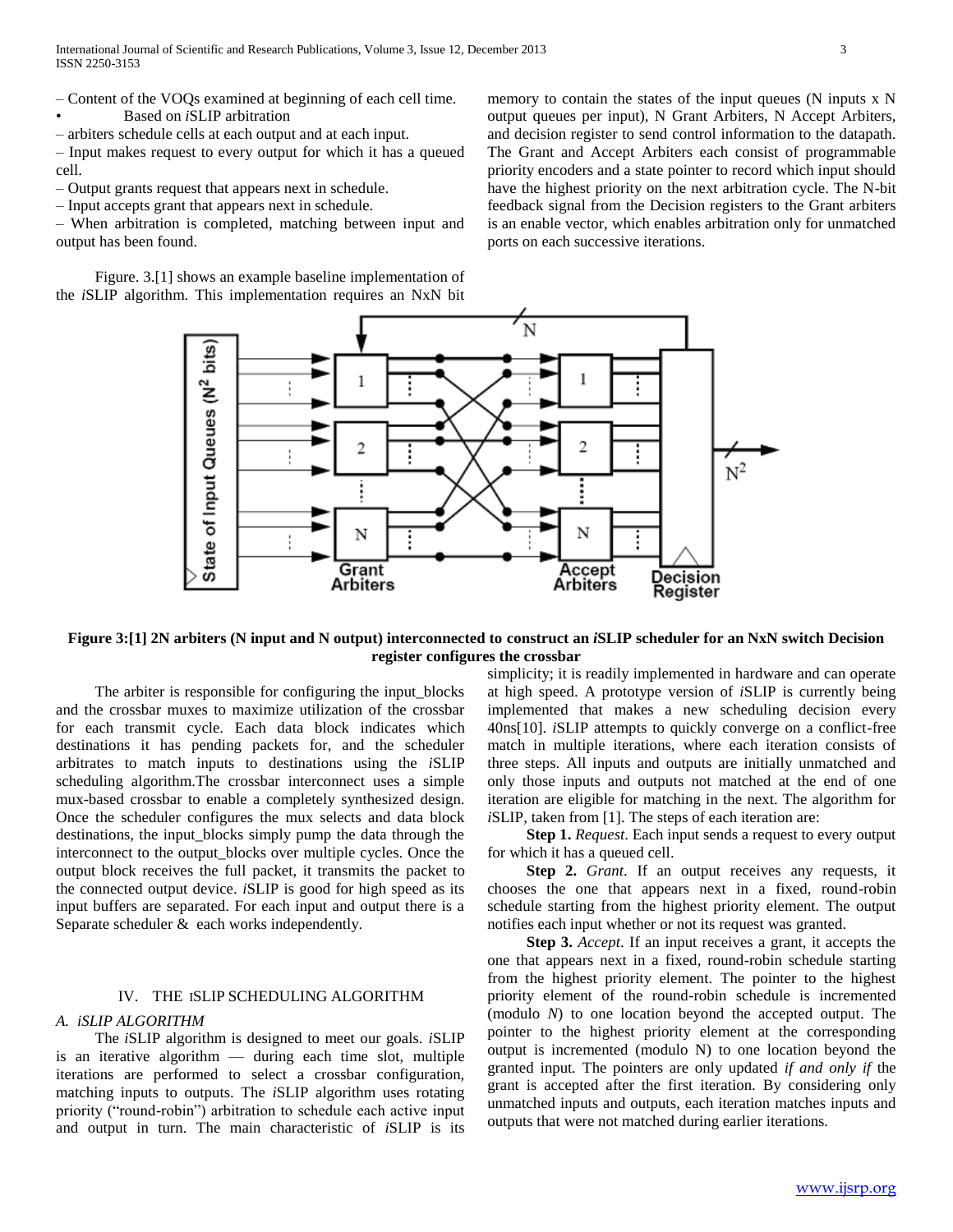The priority selector circuit is shown in Figure.4 . which decides the highest and lowest priority element.



**Figure 4: Priority selector circuit**

## *B. PERFORMANCE*

 Despite its simplicity, the performance of *i*SLIP is surprisingly good. A detailed study of its performance and implementation can be found in [9], and more briefly in [10]. In brief, its main properties are:

 **Property 1.** *High Throughput —* For uniform, and uncorrelated arrivals, the algorithm enables 100% of the switch capacity to be used.

 **Property 2.** *Starvation Free —* No connection is starved. Because pointers are not updated after the first iteration, an output will continue to grant to the highest priority requesting input until it is successful. Furthermore *i*SLIP is in some sense fair: with one iteration and under heavy load, all queues with a common output have identical throughput.

**Property 3.** Fast — The algorithm is guaranteed to complete in at most *N* iterations. However, in practice the algorithm almost always completes in fewer than iterations. i.e. for a switch with 16 ports, four iterations will suffice.

 **Property 4.** *Simple to implement* — An *i*SLIP scheduler consists of 2*N* programmable priority encoders. A scheduler for a 16-port switch is readily implemented on a single chip.

 The performance of *i*SLIP can be seen in Figure.5. It shows that throughput of RRM is increaced from 63% to 100% in *i*SLIP.



**Figure 5: Performance graph**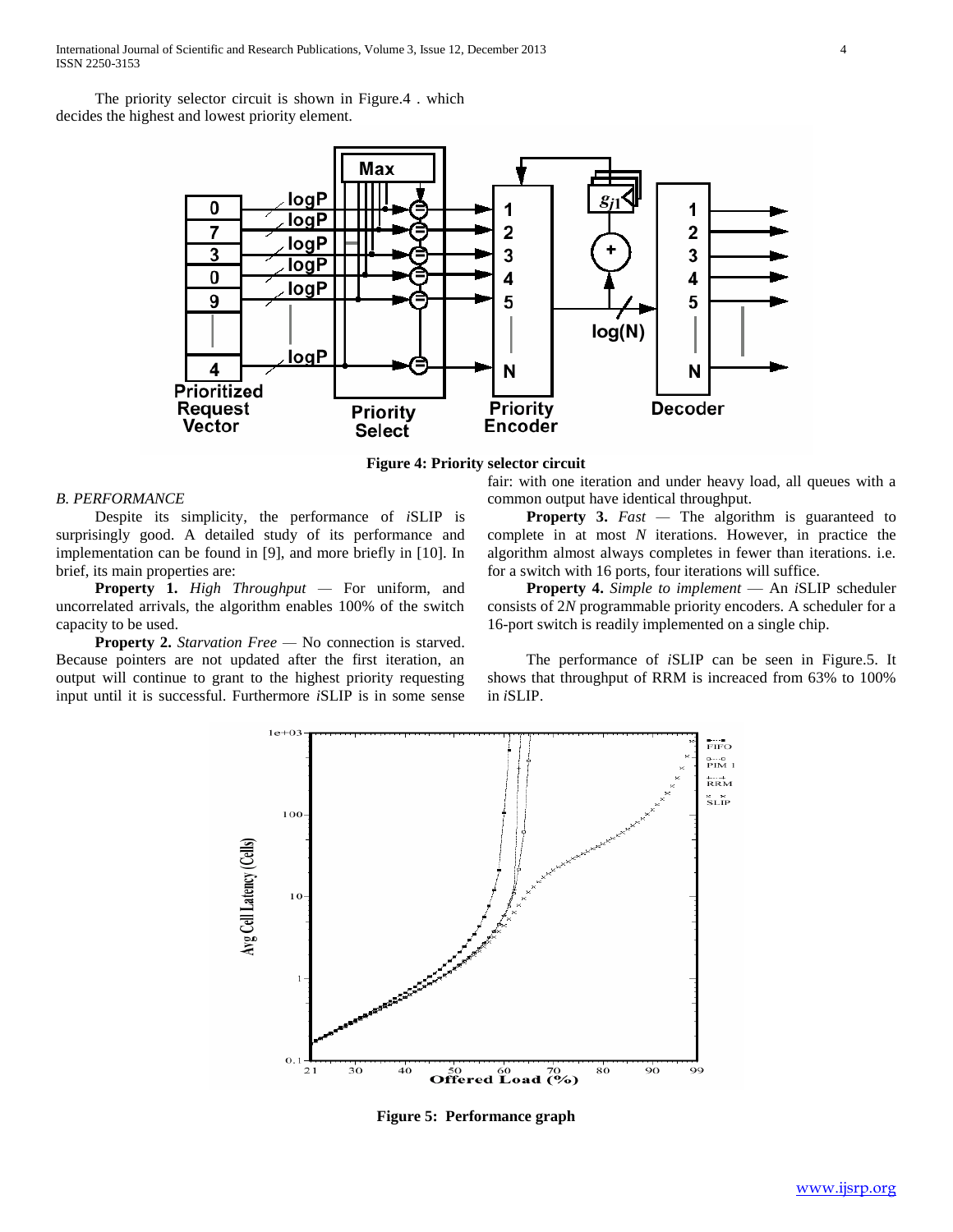#### V. CONCLUSION

 The recent advances in Networks-on-Chip (NoC) introduced new challenges for switches/routers for NoC. *i*SLIP arbiters, crucial building blocks for switches/routers, are required to complete an arbitration within one short clock cycle to provide low-latency links between processing elements and memory blocks. In this paper, we proposed *iSLIP Arbiter & iSLIP scheduling algorithm for on-chip mesh router ,* a high-speed, high throughput, starvation free and easy to implement solution for arbitration in NoC. The arbiter trap the source and destination address from the output 0f buffer and generate the control signal so that input data from source side sending to the output port. The following Appendex [A] provide the simulation results of the arbiter. Where we can see that the input packet is being routed in the network from node 1 to node 3. The results indicate the same.

# throughout this project. I had a great opportunity of learning so many things from her in the meetings and brainstorming sessions. It is worthy to mention that it is an honor for me to accomplish master thesis. I would like to thank Ashwin sir for providing a ModelSim simulator that was used in simulation. I thank him for his time and effort which he spent in debugging the code for hours. Without his help, the simulation results were not possible in such a small span of time.I would like to thank all my teachers for delivering great and invaluable knowledge. They are true educators and possess great knowledge.

# APPENDIX A: SIMULATION RESULT

Here we can see that the input packet is being routed in the network from node 1 to node 3.

## ACKNOWLEDGMENT

 Along the way, the development of *i*SLIP first of all, I would like to thank my supervisor Professor Tejasvini Choudri for the encouragement and guidance which she provided me



#### **REFERENCES**

- [1] McKeown, N. W. 1995 *Scheduling Algorithms for Input-Queued Cell Switches*.Doctoral Thesis. UMI Order Number: UMI Order No. GAX96-02658., University of California at Berkeley.
- [2] C. Partridge; P. Carvey et al. "A Fifty-Gigabit per Second IP Router," Submitted to IEEE/ACM Transactions on Networking, 1996.
- [3] T. Anderson et al. "High Speed Switch Scheduling for Local Area Networks," ACM Trans. on Computer Systems, Nov 1993, pp. 319-352.
- [4] N. McKeown et al. "The Tiny Tera: A small high-bandwidth packet switch core," IEEE Micro, Jan-Feb 1997.
- [5] LaMaire, R.O.; Serpanos, D.N.; "Two-dimensional round-robin schedulers for packet switches with multiple input queues," *IEEE/ACM Transactions on Networking*, Oct. 1994, vol.2, (no.5):471-82.
- [6] Lund, C.; Phillips, S.; Reingold, N.; "Fair prioritized scheduling in an inputbuffered switch," *Proceedings of the IFIP-IEEE Conf. on Broadband Communications '96*, Montreal, April 1996. p. 358-69.
- [7] Hui, J.; Arthurs, E. "A broadband packet switch for integrated transport," *IEEE J. Selected Areas Communications, 5*, 8, Oct 1987, pp 1264-1273.
- [8] Ali, M.; Nguyen, H. "A neural network implementation of an input access scheme in a high-speed packet switch," *Proc. of GLOBECOM 1989*, pp.1192-1196.
- [9] N. McKeown, "Scheduling Cells in an input-queued switch," PhD Thesis, University of California at Berkeley, May 1995.
- [10] N. McKeown, "*i*SLIP: A Scheduling Algorithm for Input-Queued Switches," Submitted to IEEE Transactions on Networking.